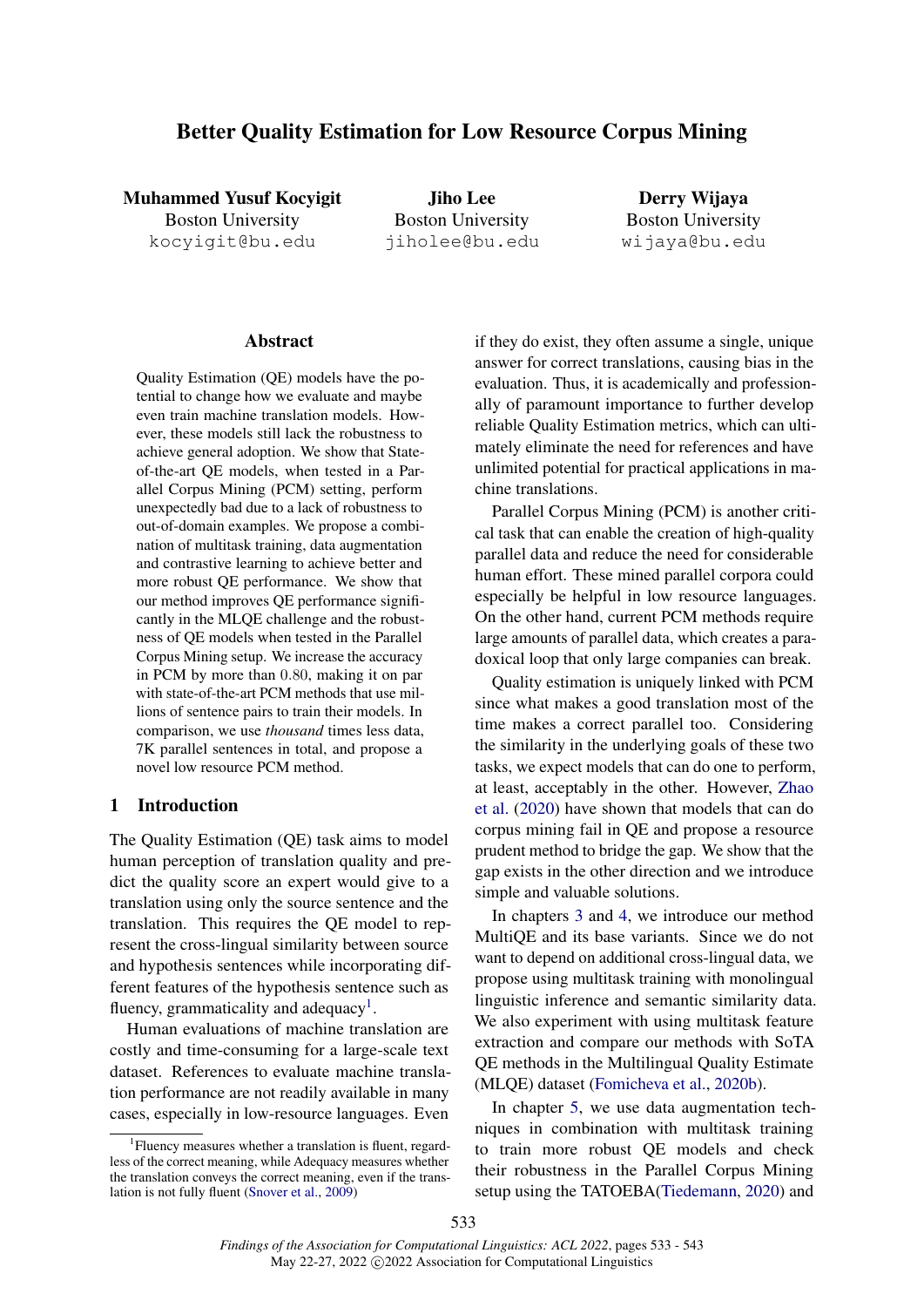BUCC[\(Zweigenbaum et al.,](#page-10-1) [2018\)](#page-10-1) datasets. We use the term robust QE models to refer to models that can overcome the problem of just focusing on grammaticality/fluency, which causes SoTA QE models to fail in PCM. Our method outperforms SoTA QE models on PCM with a substantial margin, up to 0.80 difference in accuracy score in TATOEBA.

In addition, we compare our method with high resource methods like LASER [\(Artetxe and Schwenk,](#page-8-1) [2019\)](#page-8-1) and LaBSE [\(Feng et al.,](#page-8-2) [2020\)](#page-8-2) which are trained on vast amounts of parallel data and achieve SoTA performances on PCM. Our method essentially offers a better and more robust QE model that is trained with very little data (thousand times less data) compared to these models. The goal in comparing to these high resource methods is to show that our proposed method achieves good enough performance to be a viable *low resource* PCM method. Our contributions in this paper can be summarized as below.

- We propose using multitask training for QE with STS (Semantic Textual Similarity) and MNLI (Multi-Genre Natural Language Inference) and show that even though these datasets are monolingual, multitask training can improve QE performance in MLQE significantly.
- We propose a robustness test for QE models through the PCM setting showing that SoTA QE models fail this test. We test how our multitask training method performs and propose using negative data augmentation to improve robustness further. We demonstrate that multitask training and negative data augmentation improve the robustness of QE models with an 0.80 increase in accuracy in the TATOEBA challenge.
- We propose a viable low resource corpus mining approach involving a sentence embedding model trained with the contrastive loss on the QE dataset and our robust QE model. We show that our method performs better under low resource conditions and is even comparable in high resource settings to SoTA in Parallel Corpus Mining.

# 2 Related Work

#### 2.1 Quality Estimation

State of the art in QE In sentence-level Quality Estimation, multilingual language models as well as machine translation models are used for getting sentence representations as features to train quality estimation models [\(Yankovskaya et al.,](#page-9-2) [2019\)](#page-9-2), [\(Kim et al.,](#page-9-3) [2017\)](#page-9-3), [\(Zhou et al.,](#page-10-2) [2019\)](#page-10-2) [\(Peters](#page-9-4) [et al.,](#page-9-4) [2018\)](#page-9-4). Similarly TransQuest [\(Ranasinghe](#page-9-5) [et al.,](#page-9-5) [2020\)](#page-9-5) uses a cross-lingual transformer language model, XLM-R [\(Conneau et al.,](#page-8-3) [2019\)](#page-8-3), to extract features for sentence-level Direct Assessment scores and achieves SoTA performance in WMT-2020 QE task. This MonoTransQuest architecture will be used as our baseline.

Multitask Learning in QE Multitask learning is shown to be effective for QE. [Kim et al.](#page-9-6) [\(2019\)](#page-9-6) create a combined loss focusing on all QE tasks at once. They train a bilingual BERT to extract sentence representations. This model simultaneously predicts word quality tags(GOOD or BAD from the word level QE task) HTER score and takes the last hidden layer as the features for sentence level QE. They limit their work to signals from the MLQE dataset's word and sentence level tasks and do not apply to external datasets, unlike our work.

External Signals in QE [Lo](#page-9-7) [\(2019\)](#page-9-7) enhance their embeddings with semantic role labels and show that it improves QE performance, demonstrating the importance of semantic features in QE. [Martins](#page-9-8) [et al.](#page-9-8) [\(2017\)](#page-9-8) use part of speech tagging and show that it can also improve the QE performance.

Usage of NLI and STS Pretraining the backbone via multitask training, using NLI and STS, has been shown to improve performance in translation evaluation with references. By allowing the backbone network to learn the cross relations between sentences from different aspects, [Sellam et al.](#page-9-9) [\(2020\)](#page-9-9) use this framework by including the linguistic inference task and achieve SoTA performance on machine translation evaluation with references. Another method that performs comparably is [\(Kane](#page-9-10) [et al.,](#page-9-10) [2020\)](#page-9-10), where the authors use separately pretrained models to extract features and later train a final layer to evaluate translations with references.

#### 2.2 Cross-Lingual Alignment

Motivation for Alignment [Zhao et al.](#page-10-0) [\(2020\)](#page-10-0) find that cross-lingual encoders such as XLM [\(Lam](#page-9-11)[ple and Conneau,](#page-9-11) [2019\)](#page-9-11) and M-BERT make mistakes in QE. They realize that the same sentence in different languages are not close to each other in the multilingual embedding space due to changing sentence structures, which they call semantic mismatch. [Zhao et al.](#page-10-0) [\(2020\)](#page-10-0) show that aligned em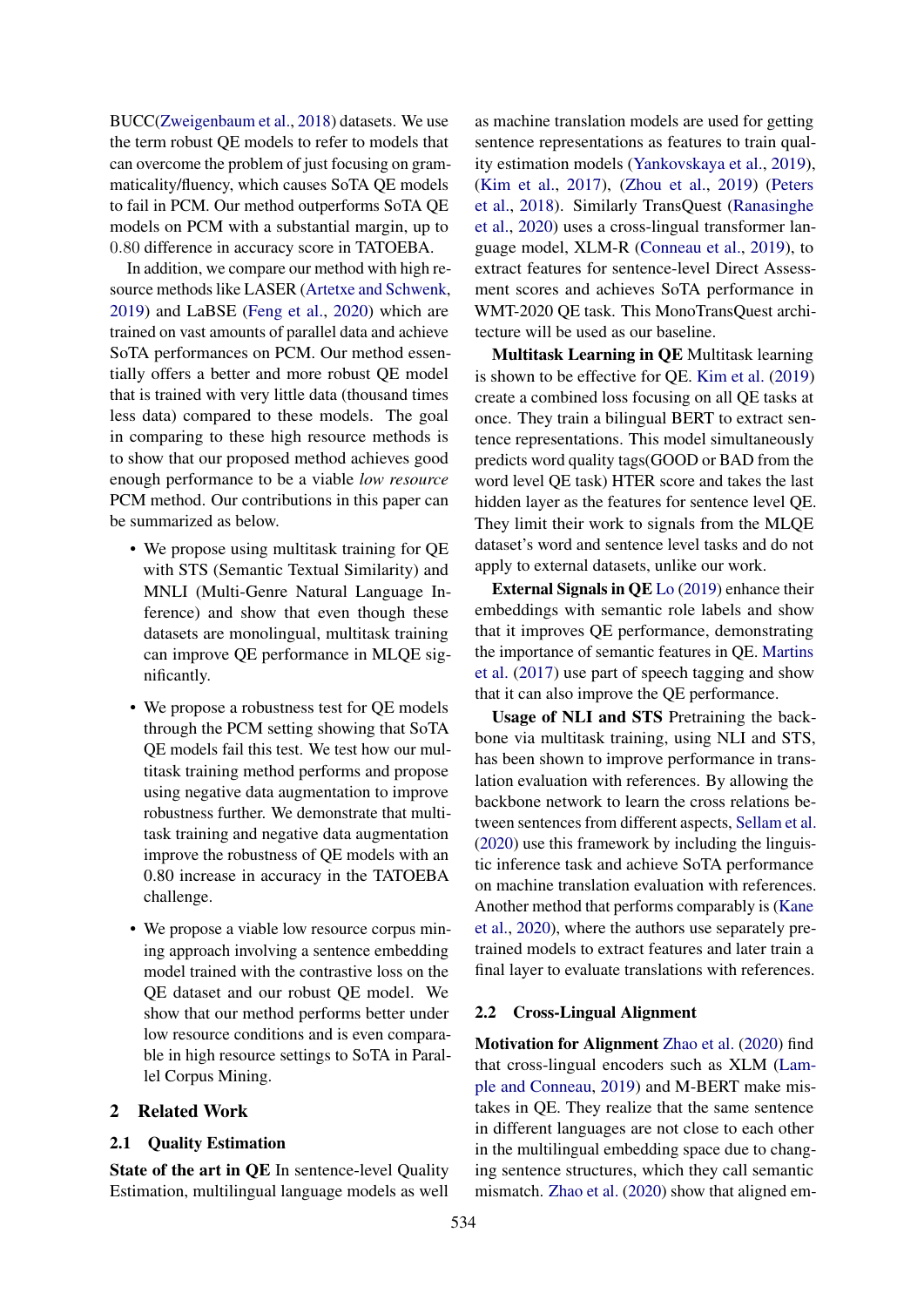beddings perform much better than directly using the backbone. Since we want to benefit from monolingual datasets, we wanted to check how aligned feature extractors would fare against regular multitask training and the current SoTA in QE.

Motivation for Translation Recent work has shown that in some cases, translating one of the sentences can also work just as well as alignment [\(Conneau et al.,](#page-8-4) [2018\)](#page-8-4). Hence we also compare translating one of the sentences to aligning the representations of the non-English sentences from the XLM-R model similar to [Conneau et al.](#page-8-4) [\(2018\)](#page-8-4).

#### 2.3 Parallel Corpus Mining

State of the art in PCM For Parallel Corpus Mining, models are generally trained on large parallel corpora. [Artetxe and Schwenk](#page-8-1) [\(2019\)](#page-8-1) train an encoder-decoder network on large scale translation data and use the encoder output as an embedding space to compare sentences. [Yang et al.](#page-9-12) [\(2020\)](#page-9-12) train a network on the translation ranking problem, sampling a number of negative examples from the corpus for each input sentence.

Motivation for using QE in PCM [Reimers and](#page-9-13) [Gurevych](#page-9-13) [\(2020\)](#page-9-13) train a cross-lingual language model(student) to imitate the embedding space of another sentence embedding model(teacher) trained on a related task like paraphrase detection, STS or NLI. They show that the usage of external tasks can improve performance in PCM. Although their method is remarkable, it still requires a lot of parallel data to align the XLM-R with the embeddings of the new network. We also observe that alignment under low resource conditions is not very effective. During our experiments, we looked into viable ways of using QE data for training models to perform well in PCM with low resource limitations in mind. Since all these methods use a large amount of parallel data from a variety of sources and datasets, introducing a method that can achieve similar scores with very little data is an important goal to achieve.

### <span id="page-2-0"></span>3 Quality Estimation

#### 3.1 Method

We compare three different approaches to incorporating STS and NLI tasks into QE. The first one is direct multitask training. The second and third methods use pretraining separate backbone architectures on these tasks and using them to extract features. Because the STS and NLI backbones are

trained on monolingual data, we either use crosslingual alignment of sentence embeddings or translate the non-English sentence to English.

# <span id="page-2-3"></span>3.1.1 Multitask Training

In this method, we train a single backbone XLM-R model with three classification heads on the STS-B, MNLI and QE tasks. This model will be referred to as MultiQE Multitask. By not doing any explicit alignment, we test if the XLM-R model trained for a cross-lingual task (QE) will benefit from multitask training that includes monolingual data. In Figure [1a,](#page-3-1) we illustrate the structure of the multitask learning framework.

The model is first trained for three epochs and, later, only the quality estimation head with the backbone is fine-tuned for another epoch on QE following insights from [Sellam et al.](#page-9-9) [\(2020\)](#page-9-9)

# 3.1.2 Multitask Feature Extraction

We train three backbones on the STS-B, MNLI and QE datasets and use the extracted features from these models to train a final layer for predicting QE scores. For this model, we compare two approaches: the first one is named MultiQE Alignment and is explained in section [3.1.3;](#page-2-1) the second one is MultiQE Translation, where, instead of aligning sentence embeddings, we translate the non-English sentence to English with Google Translate before inputting the sentence pairs to STS and NLI backbones. In Figure [1b,](#page-3-1) we show the general architecture of MultiQE Alignment and Translation. In this architecture, translation and alignment are not used simultaneously. When we use translation, the alignment part is not used and vice versa.

#### <span id="page-2-1"></span>3.1.3 Cross-lingual Alignment model

We chose to tackle the semantic mismatch problem with a cosine similarity based sentence alignment similar to [Conneau et al.](#page-8-4) [\(2018\)](#page-8-4). This alignment pushes the sentence embeddings of the sentences in the non-English languages towards the embeddings of the translations of those sentences in English.

We align the STS and NLI input feature extractors in MultiQE Alignment, using data we get from OPUS with the cosine similarity objective in Equation [1.](#page-2-2) Given a set of parallel sentences  $X = \{(x_i, y_i) \mid i = 1, 2, ..., K\}$ , we fine tune the model to minimize  $L_A$  in Equation [1.](#page-2-2)

<span id="page-2-2"></span>
$$
L_A(X) = \sum_{(x_i, y_i) \in X} (1 - \cos(x_i, y_i)) \tag{1}
$$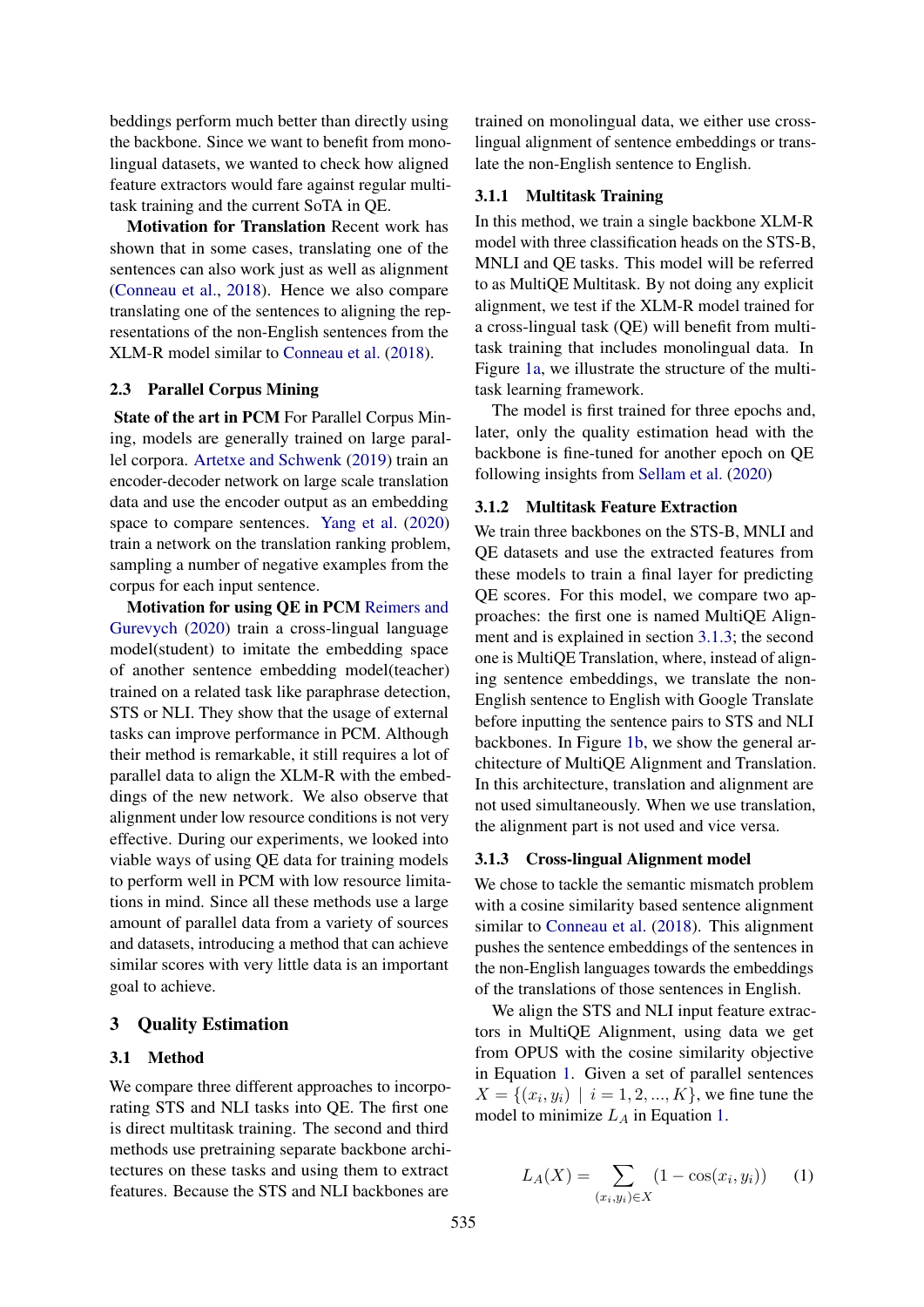<span id="page-3-1"></span>



(a) Multitask pretraining for QE: MultiQE Multitask. The three classification heads share the same backbone and the backbone weights are trained during all three phases. Only the head for QE is used after training for obtaining the QE score. Here the classification heads are only a linear layer on top of the mean pooled output

(b) Multitask feature extraction for QE: MultiQE Alignment/Translation. All three backbones are pre-trained on the respective tasks with classification heads on top. The outputs of the backbones are mean pooled to create sentence features. The final QE Head is a two layer fully connected network that is trained on the MLQE dataset.

Figure 1: MultiQE Models.

| <b>Dataset</b>              | <b>Size</b>         | <b>Language Pairs</b>                    | <b>Usage</b>                                                 |
|-----------------------------|---------------------|------------------------------------------|--------------------------------------------------------------|
| <b>TATOEBA</b>              | <1K                 | en-de, en-zh, ne-en, si-en               | To test performance on Parallel Corpus Mining                |
| <b>BUCC</b>                 | <8k                 | en-de, en-zh                             | To test performance on Parallel Corpus Mining                |
| <b>MLOE</b>                 | 7K(Train) 1K(Test)  | en-de, en-zh, ro-en, et-en, ne-en, si-en | To train all MultiQE models and test them for QE performance |
| <b>OPUS(JW &amp; GNOME)</b> | 25K(Train) 3K(Test) | en-de, en-zh, ro-en, et-en, ne-en, si-en | To train and test the alignment module in MultiQE Alignment  |

Table 1: Parallel datasets, their sizes and how they are used in our methods. The MLQE dataset is created by employing annotators on outputs of machine translation models on the corresponding language. The sentence pairs are labeled on the quality of the translation.

We test the effectiveness of the alignment using the 3K test sentences we have put aside and measure the cosine similarity before and after alignment, which increases on average from 0.64 to 0.96.

# <span id="page-3-0"></span>4 Quality Estimation Experiments

This section will go over the dataset, results, significance test, and ablation study for our experiments on the MLQE dataset.

#### 4.1 Datasets

We used the Semantic Textual Similarity - Benchmark(STS-B) dataset for the STS task. This task measures the degree of meaning similarity between sentences with a score ranging from 1- 5. STS-B is a collection of English sentence pairs extracted from different publicly available sources.[\(Cer et al.,](#page-8-5) [2017\)](#page-8-5) [\(Wang et al.,](#page-9-14) [2018\)](#page-9-14)

For the natural language inference tasks, we use the Multi-Genre Natural Language Inference (MNLI) dataset. The MNLI dataset includes both written and spoken text from various sources. [\(Williams et al.,](#page-9-15) [2018\)](#page-9-15). The task is to predict the label of entailment, neutral, or contradiction based on a premise and a hypothesis text.

For training and testing on the QE task, we use the Multilingual Quality Estimation (MLQE) dataset, which is derived chiefly from Wikipedia articles [\(Fomicheva et al.,](#page-8-6) [2020a\)](#page-8-6) and contains language pairs from high (en-de, en-zh), medium (ro-en, et-en), and low (ne-en, si-en) resource languages. Each pair has human labels for 7K train, 1K validation and 1K test translation pairs. Quality scores are collected by showing source sentences with translations to 3 experts and averaging the normalized scores.

For the cross-lingual alignment (section [3.1.3\)](#page-2-1), we use sentence pairs from the  $JW(Agi\acute{c}$  and Vulić, [2019\)](#page-8-7) and GNOME[\(Tiedemann,](#page-9-16) [2012\)](#page-9-16) dataset. We use a small subset(25K) to do the alignment and 3K sentences to test the quality of the alignment, taking low resource conditions into account.

#### 4.2 Results

We evaluate our models on the MLQE test set and use Pearson Correlation with human judgment as our primary measure. The results of our methods are in Table [2.](#page-4-1) We include [\(Kepler et al.,](#page-9-17) [2019\)](#page-9-17) because it was used as the baseline in the WMT2020 QE challenge. MonoTransQuest is included because it achieves SoTA performance in QE and is the winning entry of the 2020 WMT QE challenge. We use the MonoTransQuest model with no ensemble to have a meaningful comparison.

In Table [2,](#page-4-1) we find that multitask training (MultiQE Multitask) and translation (MultiQE Translation) outperform SoTA on all of the language pairs with MultiQE Multitask leading in 4 out of the 6 language pairs. Comparing MultiQE Align-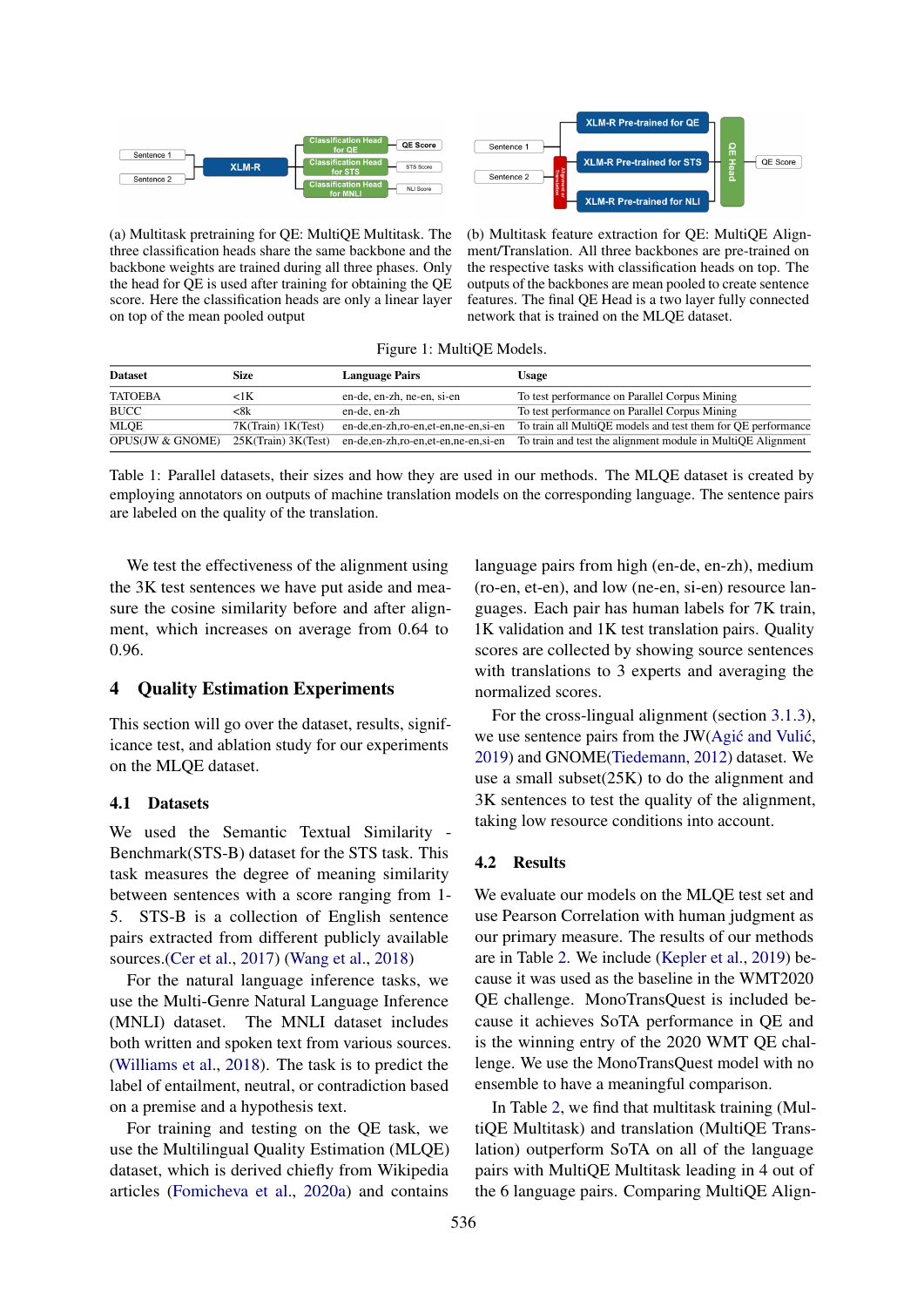<span id="page-4-1"></span>

| en-de |       |       |       | ne-en                | si-en                         |
|-------|-------|-------|-------|----------------------|-------------------------------|
| 0.145 | 0.190 |       |       | 0.386 0.373          |                               |
| 0.408 | 0.471 | 0.881 |       | 0.769                | 0.634                         |
| 0.406 | 0.486 | 0.889 |       | 0.767                | 0.665                         |
| 0.415 | 0.483 | 0.881 | 0.756 | 0.772                | 0.656                         |
| 0.418 | 0.512 | 0.879 |       | 0.777                | 0.675                         |
|       |       |       | en-zh | ro-en et-en<br>0.754 | 0.684 0.477<br>0.762<br>0.755 |

Table 2: Pearson Correlation with Human Judgment. We observe that multitask training gives the best performance in 4 out of 6 language pairs, while for the mid-resource languages translating the non-English sentence outperforms other methods. We can infer that QE performance can be improved with monolingual NLI and STS data. \*Results are reproduced using the Transquest pre-trained model zoo and testing scripts.

ment and MultiQE Translation with MonoTransQuest, all our methods are comparable with previous SoTA if not better.

Among our methods, MultiQE Multitask performs better and is more computationally efficient than MultiQE Alignment and Translation. Since the alignment and translation methods use multiple backbones, they require more computational power in training and inference.

#### 4.2.1 William's Test

Correlation scores by themselves are not enough to make conclusions. Therefore, we perform a William's test to check the significance and the inter-correlation between the outputs of the methods. The William's test is performed with the language pair *en-zh*. If we look at Figure [2a,](#page-5-0) the Pvalues are below 0.05, suggesting that our increases in correlation are statistically significant.

In Figure [2b,](#page-5-0) we find that MultiQE Translation, Alignment, and MonoTransQuest models correlate highly with each other, while MultiQE Multitask can be separated from the others. We would expect a certain level of correlation among these methods because they are run on the same task. However, the high correlation among the first three methods is mainly due to their shared pre-trained backbones.

#### 4.3 Ablation Study

Given that the MultiQE Multitask model gives the best performance in QE, we perform the ablation study on this model. The results below (Table [3\)](#page-4-2) are for the *en-zh* language pair. The scores represent Pearson Correlation with Human Judgment. The ablation study explores the effect of these datasets in the pretraining stage. Hence, it does not take out the final QE fine-tuning. Looking at Table [3](#page-4-2) we observe that STS helps the performance more than MNLI.

<span id="page-4-2"></span>

| <b>Models</b>             | en-zh |
|---------------------------|-------|
| Multitask MNLI            | 0.444 |
| <b>Multitask STS</b>      | 0.456 |
| Multitask QE + MNLI       | 0.485 |
| Multitask QE + STS        | 0.495 |
| Multitask MNLI + STS      | 0.471 |
| Multitask QE + MNLI + STS | 0.512 |

Table 3: Ablation study for the multitask pretraining step of MultiQE Multitask. We observe that the STS dataset improves QE performance more than the MNLI dataset.

# <span id="page-4-0"></span>5 Parallel Corpus Mining Experiments

In the PCM experiments, we will use MultiQE Multitask because it performs the best in Table [2.](#page-4-1)

#### 5.1 Motivation

The initial motivation behind testing QE models on PCM sparked from the observation that QE models sometimes assign scores close to 1 to hypothesis sentences that are simple and correct even if they are entirely unrelated to the reference sentence. A sentence like *'December 14, 1964'* would get a high score with many references, most likely because they were never translated wrong and never received a bad score. Stemming from this observation, we wanted a natural setting where we could subject QE models to various sentence pairs and see if they were failing in a particular manner and if we could remedy this. Corpus mining was a good candidate because we would have to check every hypothesis sentence for each reference creating a variety of pairs and we would also have the gold labels for correct pairs. Essentially we used the PCM setup as a stress test for QE models. Observing how QE models failed this test and through solving both the computation and performance problems,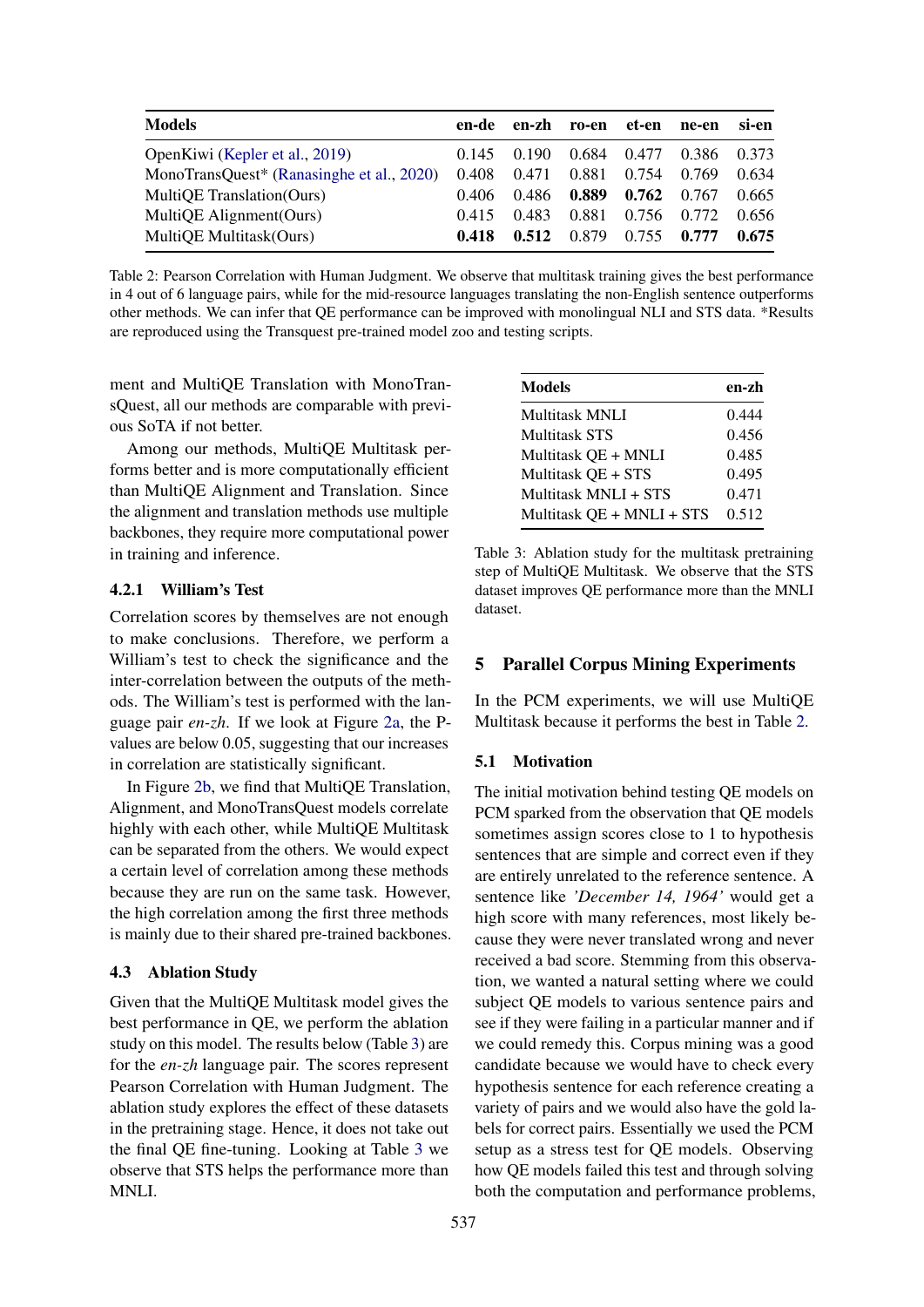<span id="page-5-0"></span>

Figure 2: P-values for the Williams Test and Correlation between model predictions. Note that all MultiQE models outperform MonoTransQuest significantly with  $p \le 0.05$ . Additionally, we observe that the three methods in the bottom three rows correlate highly while MultiQE Multitask's behavior is different.

we have introduced a novel low resource corpus mining method based on the QE task.

# 5.2 Datasets

We evaluate our models for PCM on the BUCC [\(Zweigenbaum et al.,](#page-10-1) [2018\)](#page-10-1) and TATOEBA [\(Tiede](#page-9-1)[mann,](#page-9-1) [2020\)](#page-9-1) datasets. In the BUCC challenge, the goal is to extract ground-truth parallel sentences that are injected into relevant Wikipedia articles. The injected parallel sentences come from the News Commentary Dataset [\(Tiedemann,](#page-9-16) [2012\)](#page-9-16). The performance is evaluated with the F1 score. In the TATOEBA challenge, the task is to find the translation for each sentence. The TATOEBA challenge contains translation pairs from various sources of more than 100 language pairs. For high resource language pairs, we use the 1000 sentence test set from LASER repository<sup>[2](#page-5-1)</sup> because the methods we compare to [\(Reimers and Gurevych,](#page-9-13) [2020;](#page-9-13) [Artetxe and Schwenk,](#page-8-1) [2019;](#page-8-1) [Feng et al.,](#page-8-2) [2020\)](#page-8-2) also used this test set. However, for low resource languages that are not present in the LASER repository, we use the TATOEBA (2021-08-07) dataset.

# 5.3 Method

Here we will introduce our negative data augmentation scheme and how we offer to solve the computational cost problem by training a sentence embedding model with contrastive loss.

# 5.3.1 Model Training

For parallel corpus mining, we use a scoring model, MultiQE Multitask, and a filtration model. The scoring model takes sentence pairs as inputs and when the size of the corpus to mine gets larger, the cost for computing scores of all sentence pairs gets too high as explained in [Reimers and Gurevych](#page-9-18)

[\(2019\)](#page-9-18). To tackle this, we train a sentence embedding model to do pre-filtration of the raw corpus to reduce the search space to a reasonable size. The filtration model is only used for pre-filtration and not the final sentence pair scoring. For small datasets, the scoring model can be used alone.

The sentence filtration model is trained on the MLQE training data using a contrastive loss. For a set of sentence pairs  $I = \{(x_i, z_i) \mid i =$  $1, 2, \ldots, N$ , we sample a subset of n negative samples for each  $x_i$  to form the set  $\hat{I}$  such that  $\hat{I} = \{ (x_i, z_{j}^{\text{}} \neq i) \mid i, j = 1, 2, \dots, N \}$ . Here, we choose  $n$  to be 3, exclude samples from  $I$  that have a lower quality score than 0.7, and include them in I. The labels,  $Y_F$  for filtration, for each pair in set I are 1 and the labels for each pair in I are 0. The filtration model is later trained on the two sets using the loss function given in Equation [2](#page-5-2) from [Hadsell et al.](#page-9-19) [\(2006\)](#page-9-19):

<span id="page-5-2"></span>
$$
L_F(I, Y_F) =
$$
  
(1 - Y\_F) $\frac{1}{2}$  $D(I)^2 + (Y_F)\frac{1}{2}$ {max(0, m – D(I))}^2  
(2)

 $D(I)$  represents the similarity metric given a set of sentence pairs  $I$  and the subscript  $F$  denotes that the labels and loss are for the filtration model. We calculate  $D(I)$  as the cosine similarity between the embeddings  $(G(x_i), G(z_i))$  of the two sentences  $(x_i, z_i)$  where G is the embedding network

$$
D(I) = \frac{G(\vec{x}_i) \cdot G(\vec{z}_i)}{\|G(x_i)\| \|G(z_i)\|} \tag{3}
$$

The MultiQE Multitask model for scoring on the other hand, is trained on the MLQE with two variations. The first model is trained on the training set from MLQE datasets as before (section [3.1.1\)](#page-2-3), and the second model, which we will call MultiQE Multitask + DA(Data Augmentation), is trained with augmenting the dataset similar to our method

<span id="page-5-1"></span><sup>2</sup> <https://github.com/facebookresearch/LASER>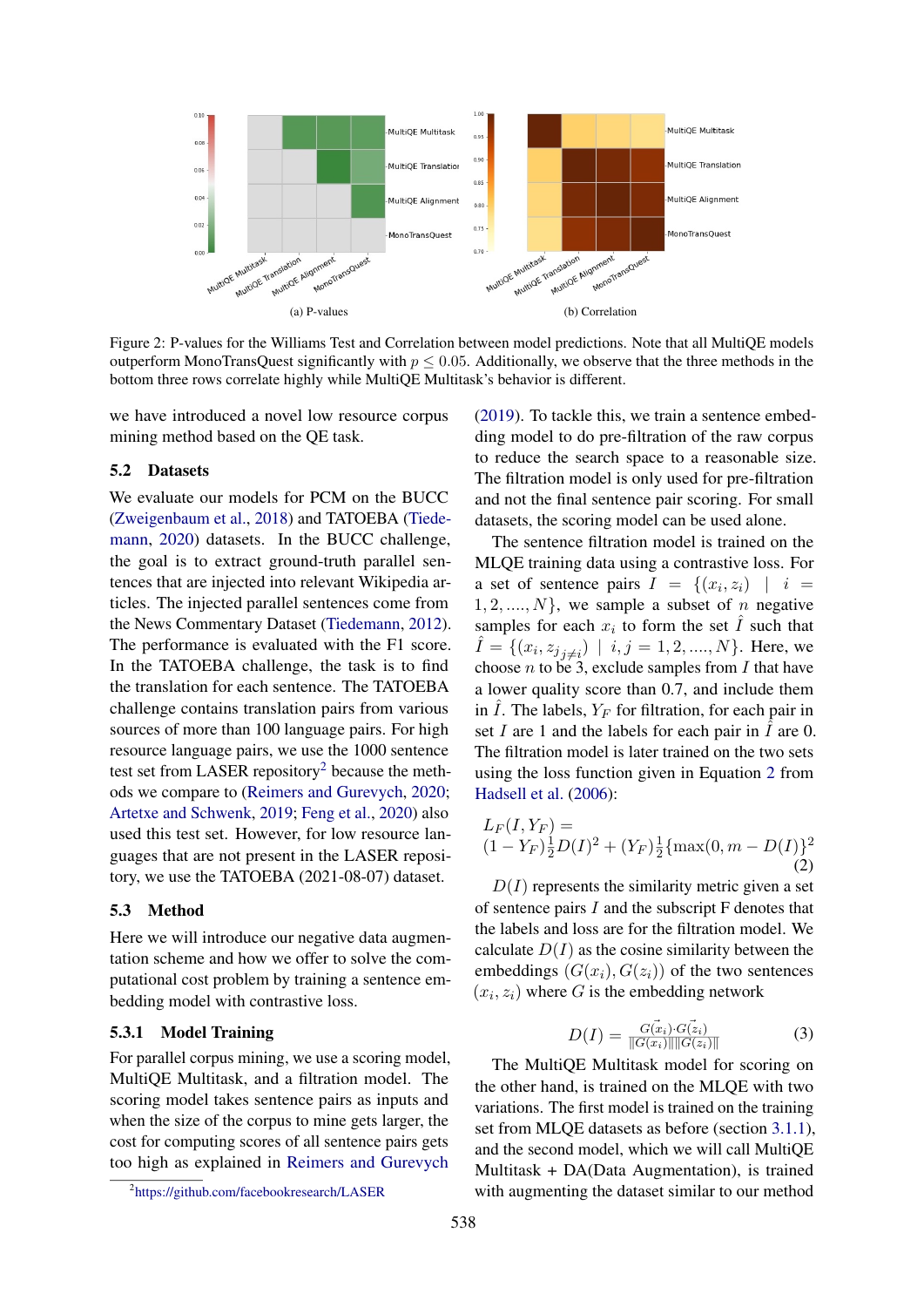<span id="page-6-0"></span>

|                                                     | en-de |          | en-zh |          | ne-en   |          | si-en   |          |
|-----------------------------------------------------|-------|----------|-------|----------|---------|----------|---------|----------|
|                                                     | Score | Datasize | Score | Datasize | Score   | Datasize | Score   | Datasize |
| MonoTransQuest (Ranasinghe et al., 2020)            | 0.07  | 7К       | 0.05  | 7К       | 0.12    | 7К       | 0.20    | 7К       |
| LASER (Artetxe and Schwenk, 2019)                   | 0.99  | 8.7M     | 0.95  | 8.3M     | $0.38*$ | $\theta$ | 0.55    | 796K     |
| LaBSE (Feng et al., $2020$ )                        | 0.97  | 100M     | 0.95  | 100M     | 0.85    | $20M+$   | 0.92    | $20M+$   |
| Knowledge Distillation (Reimers and Gurevych, 2020) | 0.97  | 25M      | 0.94  | $12M+$   | $0.41*$ | $\Omega$ | $0.12*$ | $\Omega$ |
| MultiQE Multitask (Ours)                            | 0.03  | 7К       | 0.64  | 7К       | 0.53    | 7К       | 0.46    | 7K       |
| MultiQE Multitask + DA (Ours)                       | 0.97  | 7К       | 0.95  | 7К       | 0.86    | 7K       | 0.74    | 7К       |

Table 4: Accuracy for the *TATOEBA:Similarity Search Challenge* and the amount of parallel data used by that model for that language pair. Our method achieves SoTA performance in 2 out of the 4 language pairs while it is also comparable in en-de. Our method also outperforms LASER on *si-en* where this method has an order of magnitude closer data with our method. This is especially interesting since it strengthens the argument that our method performs better in low resource regimes. \* signifies that the method does not have support for that language pair, but they can have access to data for similar languages.

<span id="page-6-1"></span>

|                                                     | en-de |          |       | en-zh    |       | Average  |  |
|-----------------------------------------------------|-------|----------|-------|----------|-------|----------|--|
|                                                     | Score | Datasize | Score | Datasize | Score | Datasize |  |
| mUSE (Yang et al., $2020$ )                         | 88.5  | $60M+$   | 86.9  | $60M+$   | 87.7  | $60M+$   |  |
| LASER (Artetxe and Schwenk, 2019)                   | 95.4  | 8.7M     | 91.7  | 8.3M     | 93.5  | 8.4M     |  |
| LaBSE (Feng et al., $2020$ )                        | 95.9  | 100M     | 93.0  | 100M     | 94.4  | 100M     |  |
| Knowledge Distillation (Reimers and Gurevych, 2020) | 90.8  | 25M      | 87.8  | $12M+$   | 89.3  | $18M+$   |  |
| MultiQE Multitask + DA (Ours)                       | 85.4  | 7Κ       | 75.1  | 7Κ       | 80.2  | 7K       |  |

Table 5: F1 Scores for the BUCC 2020 Corpus Mining Challenge and the amount of parallel data used by that model for that language pair. Our method gets a lower score than the SoTA. However, when the extracted false positives were manually inspected, we found that most were viable sentence pairs. The issue with the BUCC dataset has been discussed in previous work in [Reimers and Gurevych](#page-9-13) [\(2020\)](#page-9-13). We analyzed the reference sentences from the news dataset and observed that our method gave the correct parallel the highest score with close to 100% accuracy.

for contrastive learning here, but instead of having labels 0 and 1, as in  $Y_F$ , here we keep the original quality scores as the label set and give the negative samples a quality score of 0 and once again train our model in a multitask learning framework with the STS and MNLI data until convergence.

# 5.3.2 Corpus Mining Inference

TATOEBA has an equal number of sentences in both languages and we know that every sentence has a pair; the goal is to find the best sentence for each input. The test sets are reasonably small, so we directly use the scoring model to create the score matrix and pick the hypothesis with the highest score for each reference.

Because the BUCC filtering task has a more extensive test set, we do corpus mining in two stages. First, we use the trained filtration model to compute the sentence embedding for each sentence. Then we calculate the similarity matrix representing the similarities by multiplying the embedding vectors corresponding to every possible sentence pair. Then, for each sentence in the source and target domain, top-*n* sentences are selected to be scored. The trained MultiQE Multitask model then

scores these sentences. Then, for each sentence in the source and target domain, the best potential pair is selected by eliminating sentences whose scores are below a threshold. The QE scores that the MultiQE Multitask model provides range from 0-1 and the threshold score is determined similar to [Reimers and Gurevych](#page-9-13) [\(2020\)](#page-9-13) as the score that gives the best F1 score on the train set. The sentence selection is made in both directions and the intersection of the forward and the backward set is selected as the final filtered set.

#### 5.4 Experiments

In table [4](#page-6-0) we show that our proposed method of multitask training and data augmentation is extremely effective in improving the robustness of QE models. We obtain an average performance increase of 0.80 in accuracy compared to the SoTA QE method. We compare our method with Transquest [\(Ranasinghe et al.,](#page-9-5) [2020\)](#page-9-5) because both methods use XLM-R as the backbone and train on the exact same QE data. Our method performs comparably or better than extremely high resource methods like LASER [\(Artetxe and Schwenk,](#page-8-1) [2019\)](#page-8-1) and Knowledge Distillation [\(Reimers and Gurevych,](#page-9-13)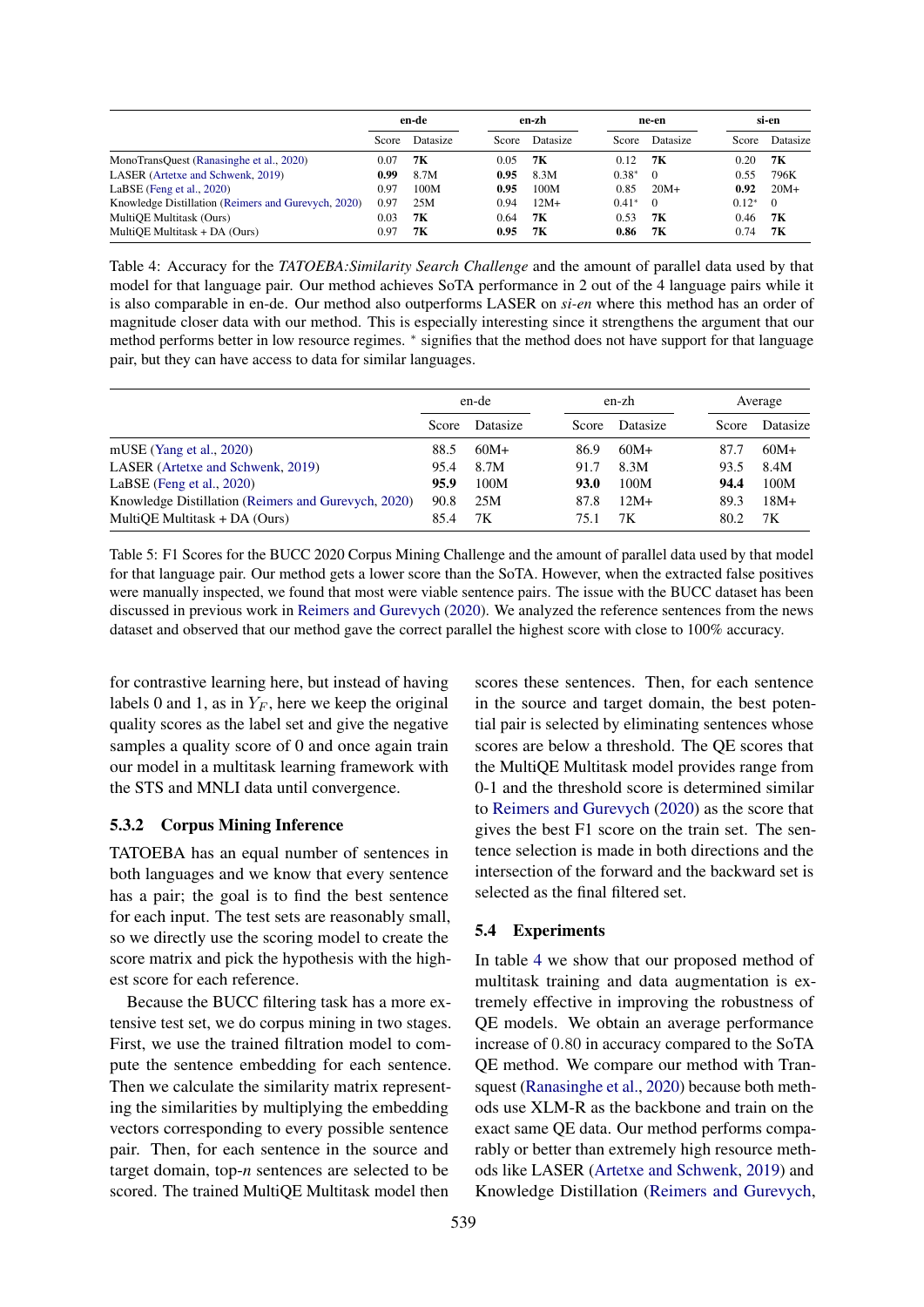<span id="page-7-0"></span>

| German                                              | <b>English</b>                                       | <b>Translation(Google Translate)</b>                   |  |  |
|-----------------------------------------------------|------------------------------------------------------|--------------------------------------------------------|--|--|
| Nach dem Ende des Krieges erholte sich die Stadt    | Following the end of the war the city continued to   | After the end of the war, the city recovered quickly   |  |  |
| aber rasch und wuchs beständig weiter.              | expand.                                              | and steadily continued.                                |  |  |
| Während einer Pestepidemie im Jahr 1541 starben     | During an epidemic of the plague in 1541 around      | During a Pestepidemie in 1541, around 180 people       |  |  |
| rund 180 Personen, ein Viertel der Bevölkerung.     | 180 people died, a total of one fourth of the town's | died, a quarter of the population.                     |  |  |
|                                                     | residents.                                           |                                                        |  |  |
| Eine Arbeitslosenversicherung gab es bis dahin nur  | Unemployment insurance in the United States          | There was unemployment insurance only in the state     |  |  |
| im Bundesstaat Wisconsin (eingeführt 1932,          | originated in Wisconsin in 1932.                     | of Wisconsin (introduced in 1932, it was effective     |  |  |
| wirksam wurde sie ab 1934).                         |                                                      | from 1934).                                            |  |  |
| Mehrere Universitäten in den Niederlanden bieten    | At academic level, 20 universities offer Dutch       | Several universities in the Netherlands offer courses  |  |  |
| Studiengänge an, die die deutsche Sprache und       | studies in the United States.                        | that should convey the German language and culture.    |  |  |
| Kultur vermitteln sollen.                           |                                                      |                                                        |  |  |
| Im Juli 1994 war er nach dem Tod des Staatschefs    | He was a member of the funeral committee for Kim     | In July 1994 he was involved in the organization of    |  |  |
| Kim Il-sung an der Organisation der                 | Il-sung in $1994$ .                                  | mourning ceremonies after the death of the head of     |  |  |
| Trauerfeierlichkeiten beteiligt.                    |                                                      | state of State.                                        |  |  |
| Im Jahr 1965 wurden dann die bestehenden            | Instead, in 1965, the government banned all existing | In 1965, the existing political parties were dissolved |  |  |
| politischen Parteien aufgelöst und ein künstliches  | political parties and created a two-party system.    | and created an artificial two-party system designated  |  |  |
| Zweiparteiensystem geschaffen, das als "relative    |                                                      | "relative democracy".                                  |  |  |
| Demokratie" bezeichnet wurde.                       |                                                      |                                                        |  |  |
| Am 22. Juni 1940 war der Waffenstillstand           | France was defeated and had to sign an armistice     | On 22 June 1940, the ceasefire of Hitler Germans       |  |  |
| Hitlerdeutschlands mit dem besiegten Frankreich (de | with Nazi Germany on June 22, 1940.                  | had been signed with defeated France (de facto a       |  |  |
| facto eine Kapitulation) unterschrieben worden.     |                                                      | surrender).                                            |  |  |
| Das Jahr 2004 wurde von den Vereinten Nationen      | On December 16, 2002, the UN General Assembly        | The year 2004 was explained by the United Nations      |  |  |
| zum "Reisjahr" erklärt.                             | declared the year 2004 the International Year of     | on the "rice year".                                    |  |  |
|                                                     | Rice.                                                |                                                        |  |  |
| Der Durchschnitt eines Haushalts bestand aus 3.55   | The average household size was 4.05 and the          | The average of a household consisted of 3.55 people    |  |  |
| Personen und die durchschnittliche Familie aus 3,54 | average family size was 4.32.                        | and the average family of 3.54 people.                 |  |  |
| Personen.                                           |                                                      |                                                        |  |  |

Table 6: A Random selection of false-negative pairs that the MultiQE Multitask + DA extracted from the BUCC de-en task. We can clearly see that while these sentences are labeled as negatives, they are actually meaningful parallel sentences supporting the existing arguments in the literature regarding the BUCC dataset.

[2020\)](#page-9-13) that require a lot more parallel data. Hence, these results become significant if we consider them together with the amount of parallel data used to train these models, which can be found in the same table.

The results are similar for the BUCC challenge (Table [5\)](#page-6-1), where our method achieves comparable scores to SoTA methods that are trained on more than *thousand* times the data. We can claim comparability because the F1 score in the BUCC task needs to be understood with a grain of salt. In Table [6](#page-7-0) we give some random examples of false negatives that are included in our model's selection of parallel sentences. As we can see, many of these sentences are as good parallels as the gold label set. As we have mentioned in Section [5,](#page-4-0) the BUCC task injects news commentary data into Wikipedia and expects any method to only extract the injected data. This implicitly assumes that there are no correct parallel sentences within Wikipedia. Hence, the error our model displays is not failing to find correct parallels for hypothesis sentences but finding parallels within the Wikipedia corpus. We have manually analyzed 200 sentences and found that 155 of them can actually be considered good parallels. This issue has been discussed in previous work as well [\(Reimers and Gurevych,](#page-9-18) [2019;](#page-9-18) [Jones](#page-9-20) [and Wijaya,](#page-9-20) [2021\)](#page-9-20).

# 6 Discussion

We show that semantic similarity and linguistic inference improve QE performance. We test for significance and show that our methods outperform SoTA QE methods(Table [2\)](#page-4-1).

This intuition that pretraining with related tasks, especially with STS and NLI, is helpful for evaluating translations is in line with background and findings from [Sellam et al.](#page-9-9) [\(2020\)](#page-9-9) and [Kane et al.](#page-9-10) [\(2020\)](#page-9-10). Moreover, QE benefiting from monolingual data shows that XLM-R can utilize the labels in monolingual datasets to make better inferences in a cross-lingual task. This is most likely because it is already a cross-lingual language model.

Additionally, we show that multitask training for QE can improve the robustness of the model. We demonstrate improvements in accuracy around 0.50 in the TATOEBA experiments (Table [4\)](#page-6-0) over other SoTA QE model. The robustness in the corpus mining task can be attributed to embedding information learned from the NLI and STS tasks and the distribution of these datasets, where we have negative samples that allow our model to learn to eliminate unrelated sentences.

We show that SoTA QE models yield unexpectedly poor performance in a PCM setting(Table [4\)](#page-6-0). This is mainly due to how the QE data is created. The dataset only consists of sentence pairs gener-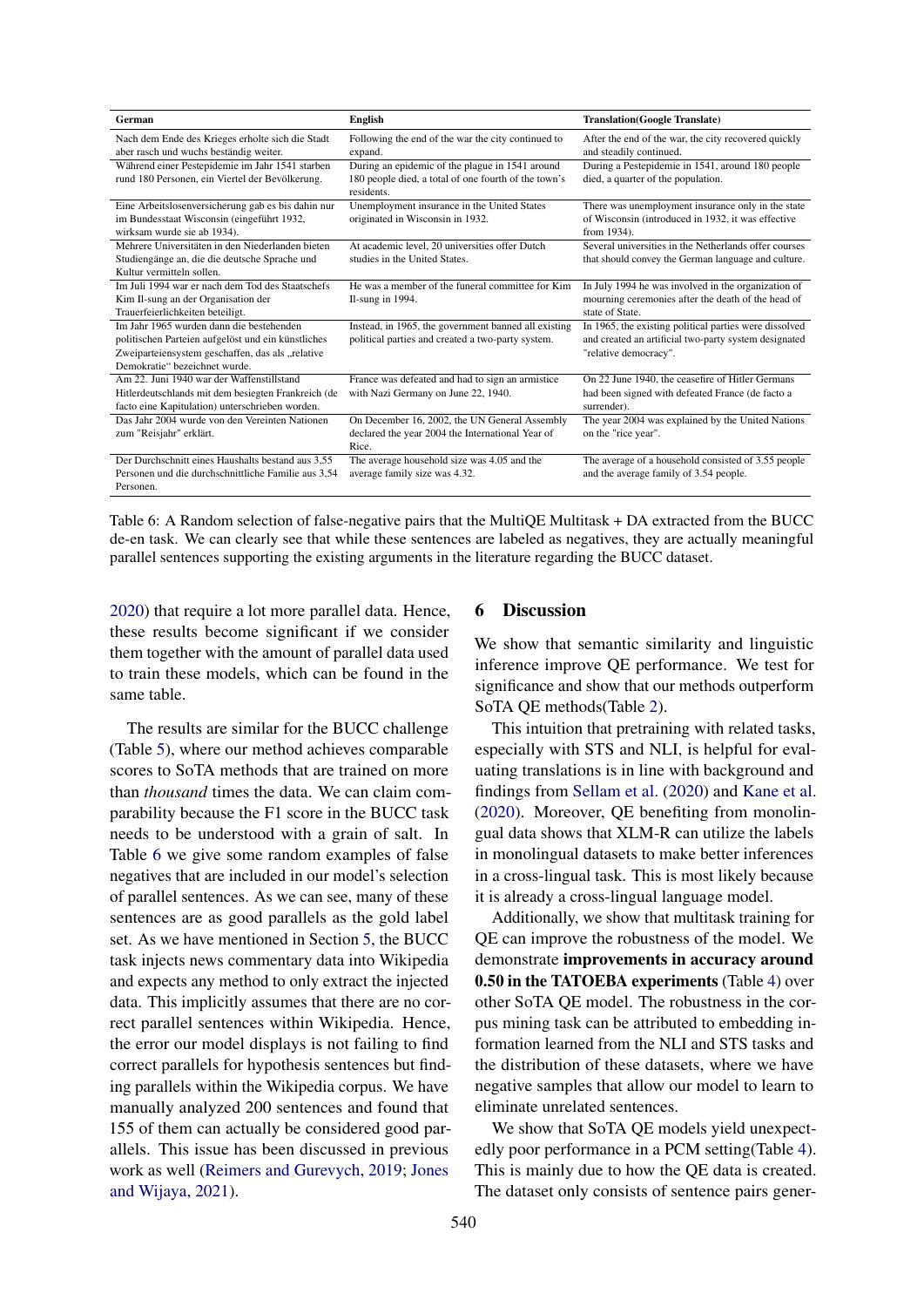ated by NMT models, which are translations of each other. They are either good or bad translations in a grammatical sense, but there are no nontranslations, i.e., sentence pairs that are grammatical but are just unrelated. Hence a model trained on QE data only focuses on fluency and grammaticality and may unexpectedly rewards basic sentences where NMT models do not make mistakes because they always have a quality score of 1. To remedy this problem, we used negative data augmentation to "balance" the dataset and showed that this improves the performance on PCM, resulting in an additional 0.30 increase and a total of 0.80 increase in accuracy(Table [4\)](#page-6-0).

Our QE models process input sentences as pairs, bringing up the computational cost problem. Solving this with the sentence filtration model we train using contrastive loss enables the use of our QE method in large filtration tasks. Making it a good low resource corpus mining method that can achieve on par results with SoTA methods (Tables [4](#page-6-0) and [5\)](#page-6-1). The importance of this contribution is amplified when we consider that our method is trained only using 7K parallel sentences compared to other PCM methods, which are trained on the order of millions of sentences.

Throughout our experiments, we keep low resource limitations in mind. While we acknowledge that collecting more data across different families of languages is an option to scale methods to low resource languages. We argue that exploring the improved usage of less data with *better* labels promises another important avenue to make useful methods like QE or PCM available in low resource languages.

# 7 Future Work

To further our work, we plan to explore contrastive loss fine-tuning with self-supervision to improve QE performance planning and further reduce the need for labels. Self-supervised learning is an exciting way of forcing a neural language evaluator to abstain from certain mistakes. This approach can force invariance or target to reduce certain types of errors. The nature of the information attained by the network is primarily dependent on the negative sample generation process.

Another interesting avenue to explore is using QE in active learning for machine translation as a scheduling or training signal.

# Acknowledgments

This work is supported in part by the U.S. NSF grant 1838193 and DARPA HR001118S0044 (the LwLL program). The U.S. Government is authorized to reproduce and distribute reprints for Governmental purposes. The views and conclusions contained in this publication are those of the authors and should not be interpreted as representing official policies or endorsements of DARPA and the U.S. Government.

We also want to thank Ekin Akyurek for his support in writing and structuring the paper. His insightful suggestions are much appreciated.

#### References

- <span id="page-8-7"></span>Željko Agić and Ivan Vulić. 2019. [JW300: A wide](https://doi.org/10.18653/v1/P19-1310)[coverage parallel corpus for low-resource languages.](https://doi.org/10.18653/v1/P19-1310) In *Proceedings of the 57th Annual Meeting of the Association for Computational Linguistics*, pages 3204– 3210, Florence, Italy. Association for Computational Linguistics.
- <span id="page-8-1"></span>M. Artetxe and Holger Schwenk. 2019. Massively multilingual sentence embeddings for zero-shot crosslingual transfer and beyond. *Transactions of the Association for Computational Linguistics*, 7:597–610.
- <span id="page-8-5"></span>Daniel Cer, Mona Diab, Eneko Agirre, Iñigo Lopez-Gazpio, and Lucia Specia. 2017. [SemEval-2017 Task](http://arxiv.org/abs/1708.00055) [1: Semantic Textual Similarity - Multilingual and](http://arxiv.org/abs/1708.00055) [Cross-lingual Focused Evaluation.](http://arxiv.org/abs/1708.00055) *arXiv e-prints*, page arXiv:1708.00055.
- <span id="page-8-3"></span>Alexis Conneau, Kartikay Khandelwal, Naman Goyal, Vishrav Chaudhary, Guillaume Wenzek, Francisco Guzmán, Edouard Grave, Myle Ott, Luke Zettlemoyer, and Veselin Stoyanov. 2019. [Unsuper](http://arxiv.org/abs/1911.02116)[vised Cross-lingual Representation Learning at Scale.](http://arxiv.org/abs/1911.02116) *arXiv e-prints*, page arXiv:1911.02116.
- <span id="page-8-4"></span>Alexis Conneau, Guillaume Lample, Ruty Rinott, Adina Williams, Samuel R. Bowman, Holger Schwenk, and V. Stoyanov. 2018. Xnli: Evaluating cross-lingual sentence representations. In *EMNLP*.
- <span id="page-8-2"></span>Fangxiaoyu Feng, Yinfei Yang, Daniel Matthew Cer, N. Arivazhagan, and Wei Wang. 2020. Language-agnostic bert sentence embedding. *ArXiv*, abs/2007.01852.
- <span id="page-8-6"></span>M. Fomicheva, Shuo Sun, L. Yankovskaya, F. Blain, Francisco Guzmán, M. Fishel, Nikolaos Aletras, Vishrav Chaudhary, and L. Specia. 2020a. Unsupervised quality estimation for neural machine translation. *Transactions of the Association for Computational Linguistics*, 8:539–555.
- <span id="page-8-0"></span>Marina Fomicheva, Shuo Sun, Lisa Yankovskaya, Frédéric Blain, Francisco Guzmán, Mark Fishel,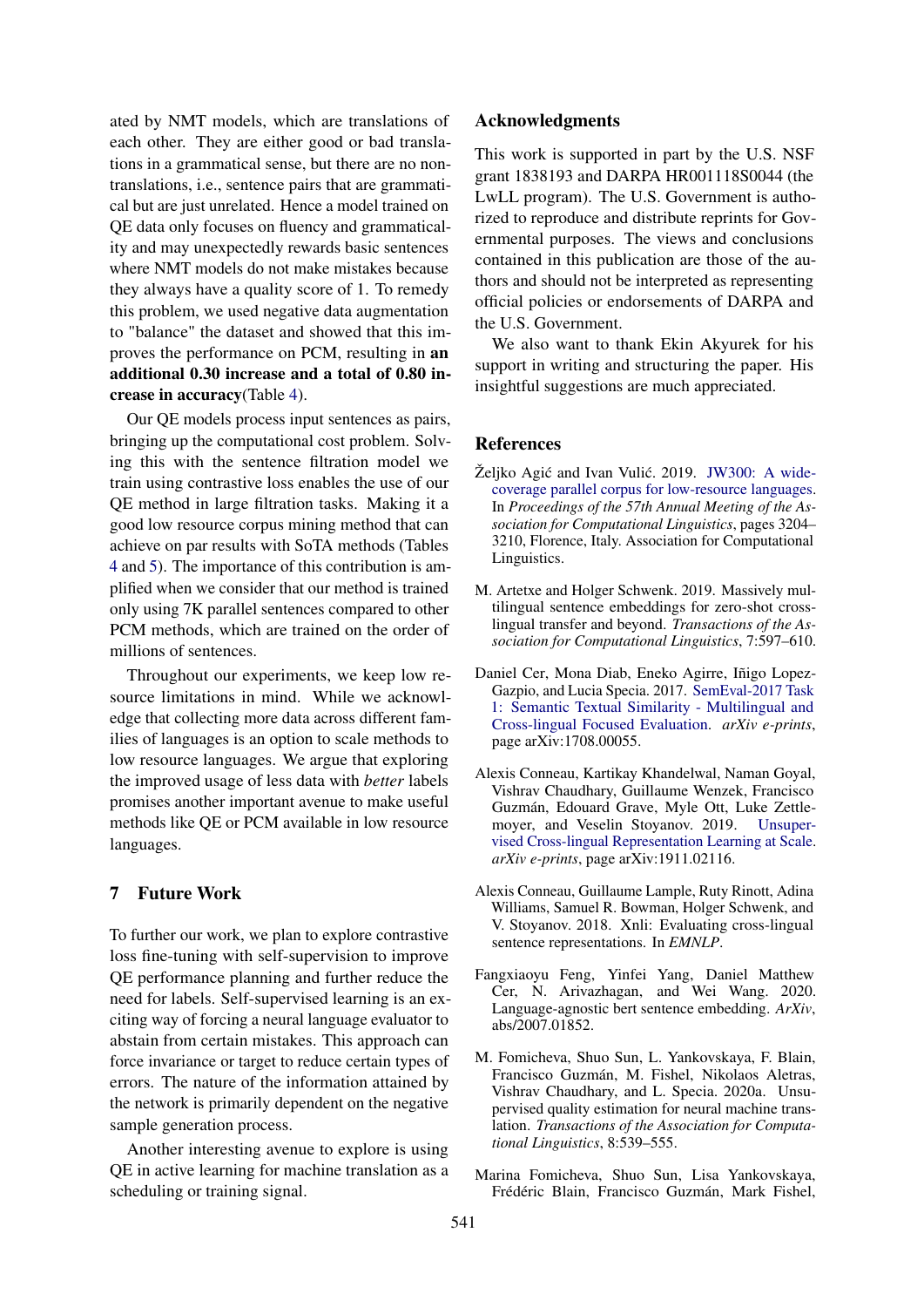Nikolaos Aletras, Vishrav Chaudhary, and Lucia Specia. 2020b. Unsupervised quality estimation for neural machine translation. *Transactions of the Association for Computational Linguistics*, 8:539–555.

- <span id="page-9-19"></span>R. Hadsell, S. Chopra, and Y. LeCun. 2006. [Dimension](https://doi.org/10.1109/CVPR.2006.100)[ality reduction by learning an invariant mapping.](https://doi.org/10.1109/CVPR.2006.100) In *2006 IEEE Computer Society Conference on Computer Vision and Pattern Recognition (CVPR'06)*, volume 2, pages 1735–1742.
- <span id="page-9-20"></span>Alex Jones and D. Wijaya. 2021. Majority voting with bidirectional pre-translation for bitext retrieval. *ArXiv*, abs/2103.06369.
- <span id="page-9-10"></span>Hassan Kane, Muhammed Yusuf Kocyigit, Ali Abdalla, Pelkins Ajanoh, and Mohamed Coulibali. 2020. [NUBIA: NeUral Based Interchangeability](http://arxiv.org/abs/2004.14667) [Assessor for Text Generation.](http://arxiv.org/abs/2004.14667) *arXiv e-prints*, page arXiv:2004.14667.
- <span id="page-9-17"></span>Fabio Kepler, Jonay Trénous, Marcos Treviso, Miguel Vera, and André F. T. Martins. 2019. [OpenKiwi:](https://doi.org/10.18653/v1/P19-3020) [An open source framework for quality estimation.](https://doi.org/10.18653/v1/P19-3020) In *Proceedings of the 57th Annual Meeting of the Association for Computational Linguistics: System Demonstrations*, pages 117–122, Florence, Italy. Association for Computational Linguistics.
- <span id="page-9-3"></span>Hyun Kim, Hun-Young Jung, Hongseok Kwon, Jong-Hyeok Lee, and Seung-Hoon Na. 2017. [Predictor](https://doi.org/10.1145/3109480)[estimator: Neural quality estimation based on target](https://doi.org/10.1145/3109480) [word prediction for machine translation.](https://doi.org/10.1145/3109480) *ACM Trans. Asian Low-Resour. Lang. Inf. Process.*, 17(1).
- <span id="page-9-6"></span>Hyun Kim, Joon-Ho Lim, Hyun-Ki Kim, and Seung-Hoon Na. 2019. [QE BERT: Bilingual BERT using](https://doi.org/10.18653/v1/W19-5407) [multi-task learning for neural quality estimation.](https://doi.org/10.18653/v1/W19-5407) In *Proceedings of the Fourth Conference on Machine Translation (Volume 3: Shared Task Papers, Day 2)*, pages 85–89, Florence, Italy. Association for Computational Linguistics.
- <span id="page-9-11"></span>Guillaume Lample and Alexis Conneau. 2019. Crosslingual language model pretraining. *Advances in Neural Information Processing Systems (NeurIPS)*.
- <span id="page-9-7"></span>Chi-kiu Lo. 2019. [YiSi - a unified semantic MT quality](https://doi.org/10.18653/v1/W19-5358) [evaluation and estimation metric for languages with](https://doi.org/10.18653/v1/W19-5358) [different levels of available resources.](https://doi.org/10.18653/v1/W19-5358) In *Proceedings of the Fourth Conference on Machine Translation (Volume 2: Shared Task Papers, Day 1)*, pages 507–513, Florence, Italy. Association for Computational Linguistics.
- <span id="page-9-8"></span>André F. T. Martins, Marcin Junczys-Dowmunt, Fabio N. Kepler, Ramón Astudillo, Chris Hokamp, and Roman Grundkiewicz. 2017. [Pushing the lim](https://doi.org/10.1162/tacl_a_00056)[its of translation quality estimation.](https://doi.org/10.1162/tacl_a_00056) *Transactions of the Association for Computational Linguistics*, 5:205– 218.
- <span id="page-9-4"></span>Matthew E. Peters, Mark Neumann, Mohit Iyyer, Matt Gardner, Christopher Clark, Kenton Lee, and L. Zettlemoyer. 2018. Deep contextualized word representations. *ArXiv*, abs/1802.05365.
- <span id="page-9-5"></span>Tharindu Ranasinghe, Constantin Orasan, and Ruslan Mitkov. 2020. Transquest: Translation quality estimation with cross-lingual transformers. In *Proceedings of the 28th International Conference on Computational Linguistics*.
- <span id="page-9-18"></span>Nils Reimers and Iryna Gurevych. 2019. [Sentence-bert:](http://arxiv.org/abs/1908.10084) [Sentence embeddings using siamese bert-networks.](http://arxiv.org/abs/1908.10084) In *Proceedings of the 2019 Conference on Empirical Methods in Natural Language Processing*. Association for Computational Linguistics.
- <span id="page-9-13"></span>Nils Reimers and Iryna Gurevych. 2020. Making monolingual sentence embeddings multilingual using knowledge distillation. In *EMNLP*.
- <span id="page-9-9"></span>Thibault Sellam, Dipanjan Das, and Ankur P. Parikh. 2020. [BLEURT: Learning Robust Metrics for Text](http://arxiv.org/abs/2004.04696) [Generation.](http://arxiv.org/abs/2004.04696) *arXiv e-prints*, page arXiv:2004.04696.
- <span id="page-9-0"></span>Matthew Snover, Nitin Madnani, Bonnie Dorr, and Richard Schwartz. 2009. Fluency, adequacy, or hter? exploring different human judgments with a tunable mt metric. In *Proceedings of the Fourth Workshop on Statistical Machine Translation*, pages 259–268.
- <span id="page-9-1"></span>Jörg Tiedemann. 2020. [The tatoeba translation chal](http://arxiv.org/abs/2010.06354)[lenge - realistic data sets for low resource and multi](http://arxiv.org/abs/2010.06354)[lingual MT.](http://arxiv.org/abs/2010.06354) *CoRR*, abs/2010.06354.
- <span id="page-9-16"></span>Jörg Tiedemann. 2012. Parallel data, tools and interfaces in opus. In *Proceedings of the Eight International Conference on Language Resources and Evaluation (LREC'12)*, Istanbul, Turkey. European Language Resources Association (ELRA).
- <span id="page-9-14"></span>Alex Wang, Amanpreet Singh, Julian Michael, Felix Hill, Omer Levy, and Samuel R. Bowman. 2018. [GLUE: A Multi-Task Benchmark and Analysis Plat](http://arxiv.org/abs/1804.07461)[form for Natural Language Understanding.](http://arxiv.org/abs/1804.07461) *arXiv e-prints*, page arXiv:1804.07461.
- <span id="page-9-15"></span>Adina Williams, Nikita Nangia, and Samuel Bowman. 2018. [A broad-coverage challenge corpus for sen](https://doi.org/10.18653/v1/N18-1101)[tence understanding through inference.](https://doi.org/10.18653/v1/N18-1101) In *Proceedings of the 2018 Conference of the North American Chapter of the Association for Computational Linguistics: Human Language Technologies, Volume 1 (Long Papers)*, pages 1112–1122, New Orleans, Louisiana. Association for Computational Linguistics.
- <span id="page-9-12"></span>Yinfei Yang, Daniel Matthew Cer, Amin Ahmad, Mandy Guo, Jax Law, Noah Constant, G. Ábrego, Steve Yuan, C. Tar, Yun-Hsuan Sung, B. Strope, and R. Kurzweil. 2020. Multilingual universal sentence encoder for semantic retrieval. In *ACL*.
- <span id="page-9-2"></span>Elizaveta Yankovskaya, Andre Tättar, and Mark Fishel. 2019. [Quality estimation and translation metrics](https://doi.org/10.18653/v1/W19-5410) [via pre-trained word and sentence embeddings.](https://doi.org/10.18653/v1/W19-5410) In *Proceedings of the Fourth Conference on Machine Translation (Volume 3: Shared Task Papers, Day 2)*, pages 101–105, Florence, Italy. Association for Computational Linguistics.